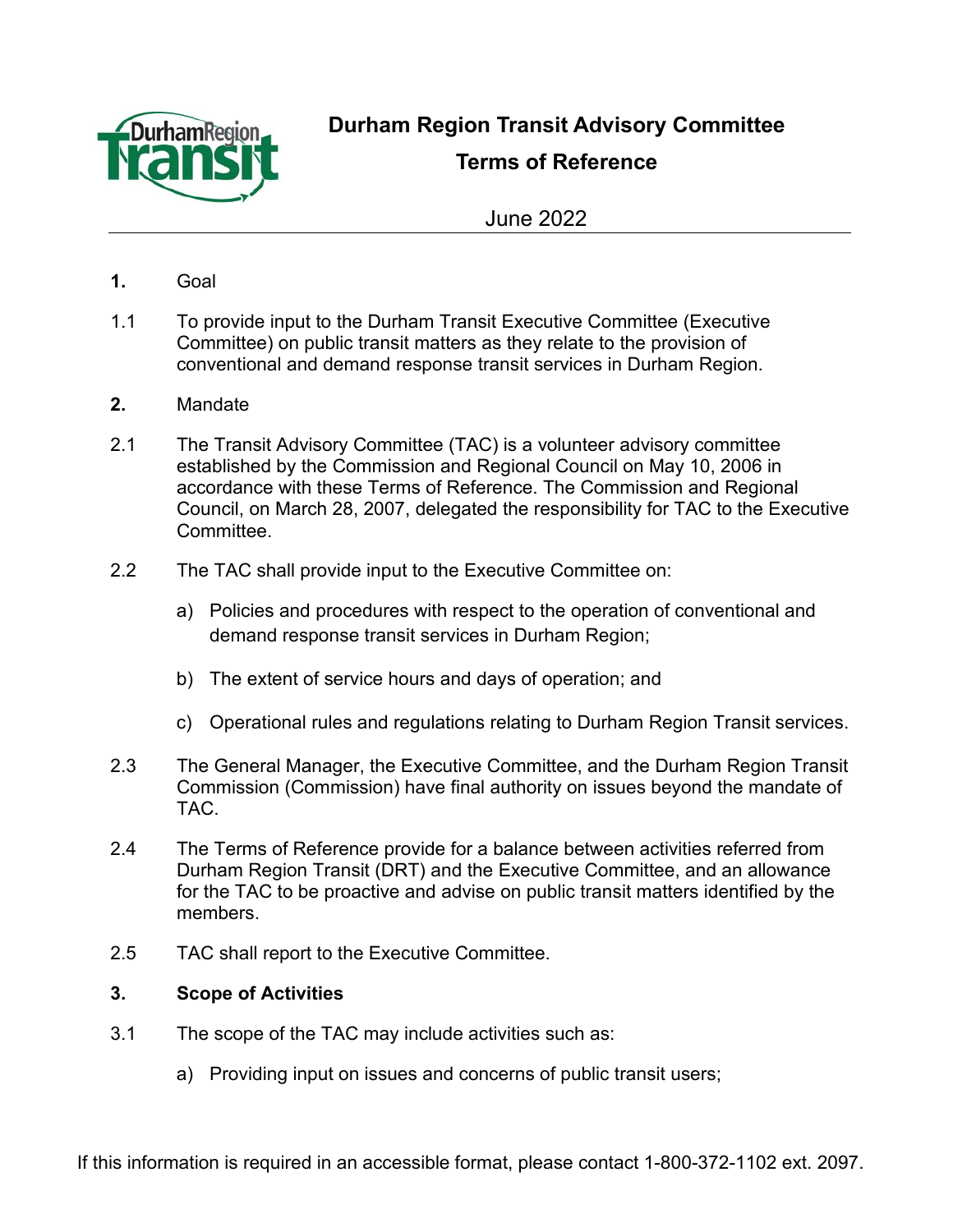- b) Providing input on the implementation of Provincial and Federal legislation, policies, and guidelines related to the public transit industry;
- c) Providing input on urban and rural service policy including transit service plans, transit marketing and communication plans, and on-street passenger amenities and route infrastructure;
- d) Providing input on the identification and implementation of programs that create public awareness and educate residents on the benefits of public transit; and
- e) Providing a forum for transit stakeholder groups to identify issues affecting the delivery of transit service and to provide input to the Executive Committee on the disposition of these issues

# **4. Composition**

- 4.1 TAC will be comprised of 17 members in total (16 voting and one non voting) with representation from each area municipality, as follows:
	- a) Eight (8) public transit users nominated for appointment by the area municipalities who represent a diversity of transit users and transit stakeholders in the community;
	- b) Two (2) members at large appointed by the Executive Committee from the applications received but not nominated by local municipalities who use public transit service;
	- c) Two (2) members appointed by the Executive Committee from applications received from various community groups representing persons with disabilities in Durham Region;
	- d) Two (2) members nominated for appointment by the Durham Region Accessibility Advisory Committee (AAC);
	- e) One (1) member jointly nominated for appointment by the student associations at Ontario Tech University, Durham College and Trent University, or their designate;
	- f) One (1) member of the Transit Executive Committee (the Chair or their designate); and
	- g) One (1) DRT senior staff member (the General Manager or their designate) as an Ex-officio member in a non-voting capacity.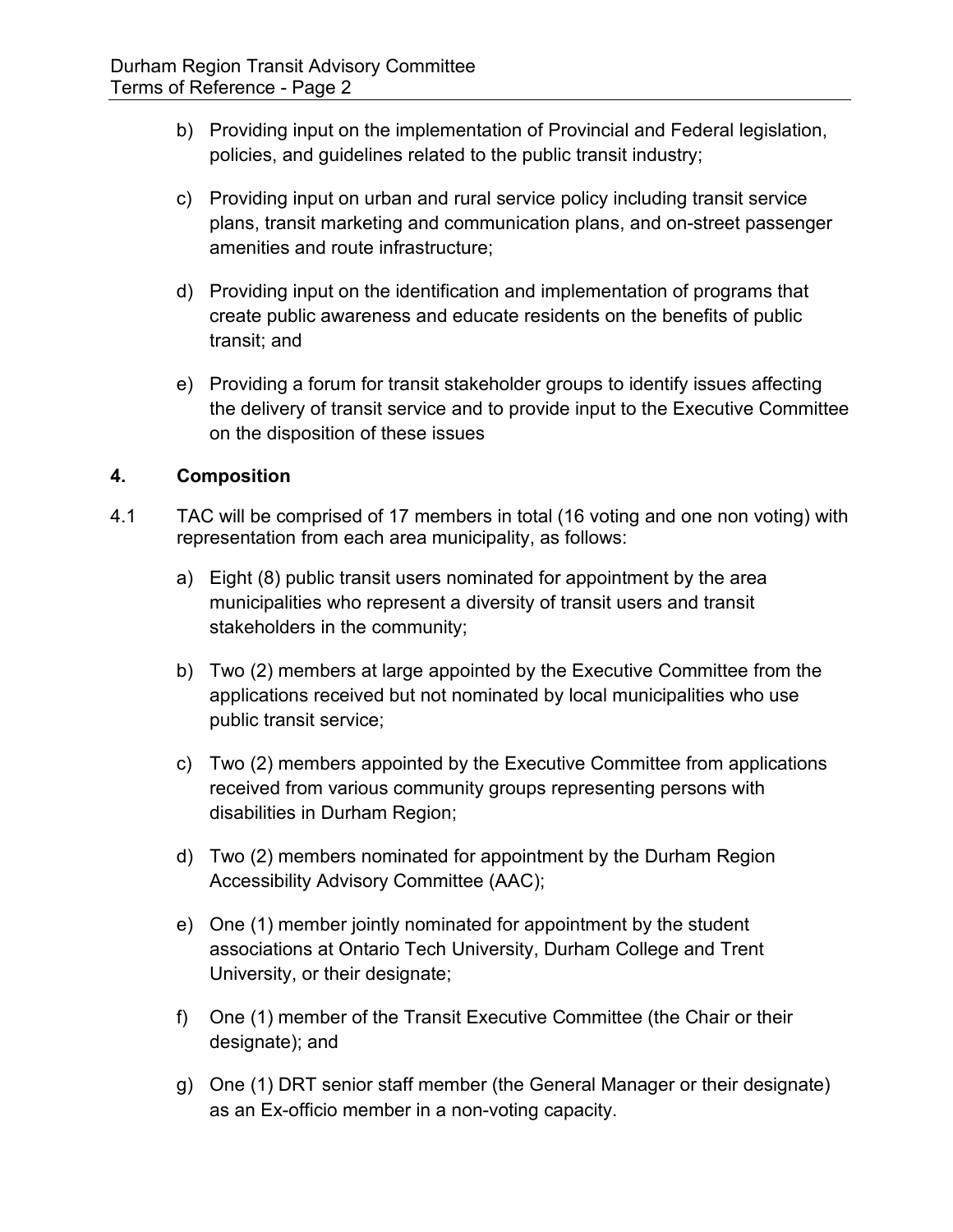- 4.2 Membership shall be a four-year term corresponding with the term of Regional Council or until such time as new appointments are made. If a member chooses to resign, the Region will seek a replacement in accordance with Section 5.
- 4.3 At the discretion of TAC, non-attendance at three consecutive meetings will be sufficient grounds for replacement.

## **5. Membership Selection**

- 5.1 The Region will place an advertisement seeking individuals interested in volunteering for appointment to TAC. Interested individuals will be required to submit an application form to the Regional Clerk outlining their interest and qualifications.
- 5.2 DRT will review the applications received in consideration of Section 12. Applications from qualified applicants will be forwarded to the respective area municipality with a request that the local Council nominate one representative for appointment. Should a municipality not receive an application for appointment to TAC, then the appointment for that municipality will remain vacant unless that Municipal Council receives a subsequent expression of interest and opts to approve an appointment during the term of Regional Council. The Executive Committee, from the remaining applications received, shall appoint two members at large.
- 5.3 DRT shall contact community groups representing persons with disabilities in Durham Region and invite them to volunteer for TAC. Interested individuals will be required to submit an application form to the Regional Clerk and provide a brief resume outlining their interest and qualifications. The Executive Committee shall appoint two members from the applications received.
- 5.4 In nominating members to TAC, the relevance of the applicant's personal experience with transit and interests to the mandate of the TAC will be important considerations. Regard shall also be given to residency within the Region and availability to attend meetings. An elaboration of the selection criteria is provided in Section 12.
- 5.5 DRT will formally request the Durham Region Accessibility Advisory Committee to nominate two individuals to represent the Region's Accessibility Advisory Committee.
- 5.6 DRT will formally request the student associations at UOIT, Durham College and Trent University to jointly nominate an individual, and his/her designate, to represent college and university students.
- 5.7 All members of the TAC shall be appointed by the Executive Committee.
- 5.8 In the case of a vacancy, the approach described in Section 5 will generally be followed.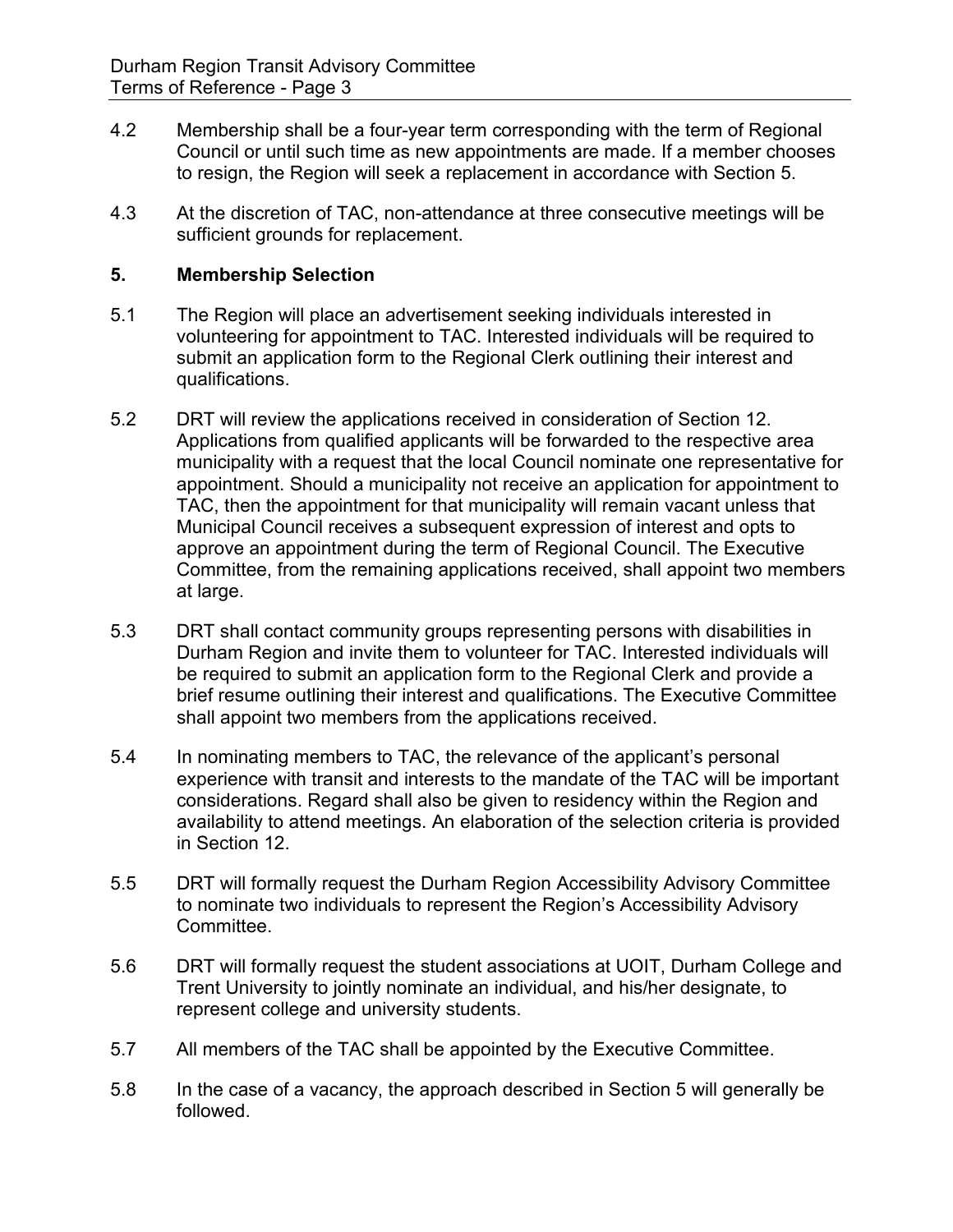#### **6. Officers**

6.1 The member of the Transit Executive Committee on TAC (the Chair or their designate) shall be the Chair of TAC and the voting members of TAC shall elect a Vice-Chair from amongst themselves to serve for the Term of Council.

#### **7. Support Services**

- 7.1 The DRT senior staff member, through DRT administrative staff, shall serve as the DRT staff liaison to TAC.
- 7.2 The DRT senior staff member, through DRT administrative staff, will provide administrative and technical support to TAC.
- 7.3 DRT administrative staff will coordinate meeting agendas.
- 7.4 The Region will provide secretarial and other support services to TAC.

## **8. Meetings**

- 8.1 TAC will meet at the Regional Headquarters. TAC will establish a meeting schedule at its inaugural meeting, taking into account the business needs and schedule of the Commission, the Executive Committee and Regional Council. TAC will provide the Executive Committee with a schedule of meetings in December for the following year. Special meetings may be held at the discretion of the Chair or DRT staff.
- 8.2 Unless otherwise determined, all TAC meetings shall be open to the public. As an Advisory Committee, the TAC is subject to the Regional Procedural By-law, unless otherwise specified in these Terms of Reference.
- 8.3 A quorum for TAC meetings shall be a majority of the sitting TAC (voting) members.

#### **9. Delegations**

- 9.1 Any person(s) wishing to appear before TAC as a delegate must submit a written request to [delegations@durham.ca](mailto:delegations@durham.ca) advising of the topic or item on which they wish to speak, which will then be forwarded to the staff liaison in Durham Region Transit.
- 9.2 All requests for delegations must be received at least one week prior to the meeting date to ensure that the delegation is included on the agenda.
- 9.3 Any person wishing to address TAC as a delegate, who has not previously arranged to do so, may be granted permission only by a majority vote of TAC members present at the meeting.